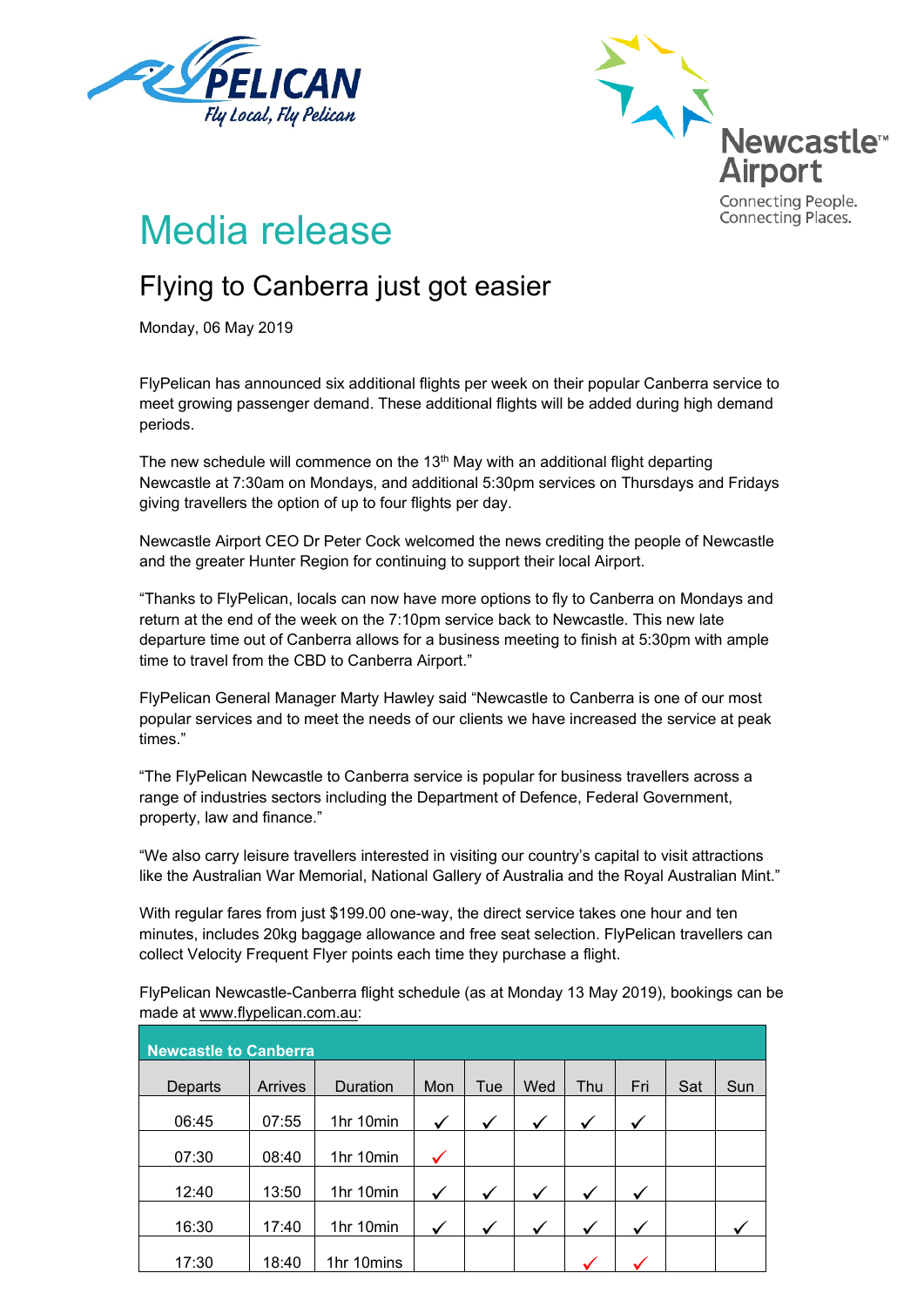



| <b>Canberra to Newcastle</b> |         |           |              |              |              |     |              |     |     |
|------------------------------|---------|-----------|--------------|--------------|--------------|-----|--------------|-----|-----|
| Departs                      | Arrives | Duration  | Mon          | Tue          | Wed          | Thu | Fri          | Sat | Sun |
| 08:25                        | 09:35   | 1hr 10min | ✓            | $\checkmark$ | $\checkmark$ | ✓   |              |     |     |
| 09:10                        | 10:20   | 1hr 10min |              |              |              |     |              |     |     |
| 14:50                        | 16:00   | 1hr 10min | $\checkmark$ | $\checkmark$ | $\checkmark$ | ✓   | $\checkmark$ |     |     |
| 18:10                        | 19:20   | 1hr 10min | ✓            | $\checkmark$ | ✓            | ✓   | $\checkmark$ |     |     |
| 19:10                        | 20:20   | 1hr 10min |              |              |              |     |              |     |     |

#### **Ends.**

**Further information** Stephen Crowe, Newcastle Airport Executive Manager Corporate Affairs 02 4928 9813 or 0418 763 800 www.newcastleairport.com.au

Paul Graham, FlyPelican, Chief Executive Officer/Director 0413 346 929 [www.flypelican.com.au](http://www.flypelican.com.au/)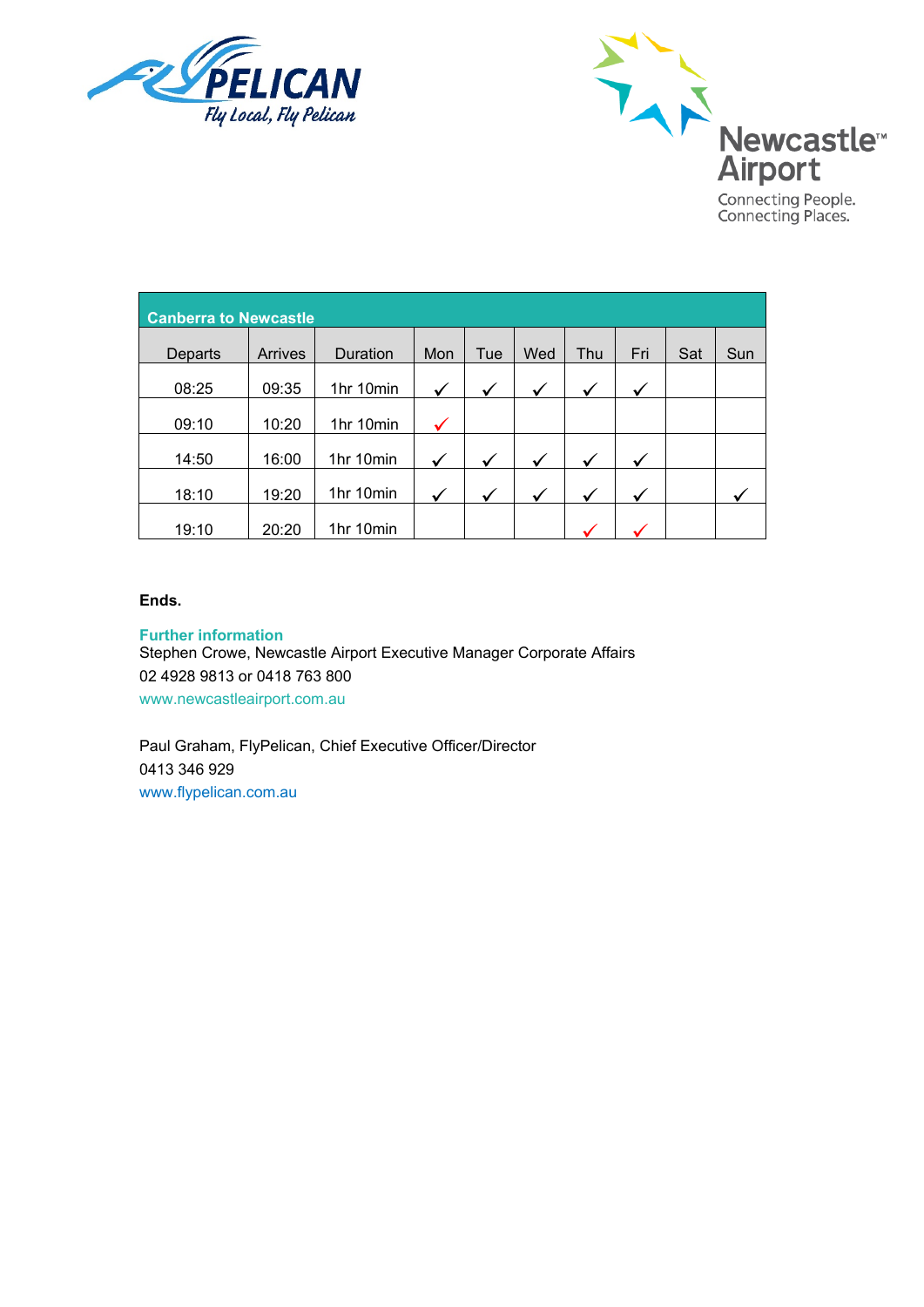



Notes for the Editor:

Newcastle Airport<https://www.newcastleairport.com.au/>

Newcastle Airport Facebook Page: <https://www.facebook.com/ntlairport/>

Newcastle Airport Twitter Feed:<https://twitter.com/NTLairport>

Newcastle Airport Master Plan:<https://www.newcastleairport.com.au/corporate/about/masterplan>

Astra Aerolab<https://astraaerolab.com.au/>

#### About Newcastle Airport

- > Named 'Major Airport of the Year' at the 2018 Australian Airports Association Industry Awards.
- > Newcastle Airport is the second international gateway into New South Wales and the second busiest airport in the state.
- > Serviced by Jetstar, Virgin Australia, QantasLink, Regional Express, and FlyPelican to eight direct domestic destinations and onward to more than 65 worldwide destinations.
- > Newcastle Airports has up to 288 flights per week.
- > Direct international flights to Auckland New Zealand flying Virgin Australia operated from 22 November 2018 - 17 February 2019. The 13-week seasonal service is the first international route in 16 years.
- > FY17/18 passenger results saw Newcastle Airport break its all-time FY record with 1,272,634 travellers passing through the terminal.
- > The record throughput is a result of 25-month consecutive year-on-year monthly passenger growth recorded up until December 2017.
- > A record-breaking 4,823 passengers travelled through Newcastle Airport on Thursday 24 November (the day before Newcastle Supercars). The same weekend (Thurs-Mon), saw more than 21,000 through the Airport.
- > In December 2018, Newcastle Airport welcomed its 18 millionth passenger through the terminal since 1995.
- > Newcastle Airport is the gateway to Australia's largest regional economy, with more than \$43 billion annual output and 48,500 businesses.
- > A significant economic driver, Newcastle Airport contributes more than \$1.1 billion to the state's economy each year. Of this, \$300 million is direct to the visitor economy, supporting 3,300 jobs.
- > Newcastle Airport is internationally ready, the international arrivals and departures fit-out completed in August 2017.
- $>$  In its 70<sup>th</sup> anniversary year, Newcastle Airport continues to work with its airline partners to increase the number of flights to our current destinations, to add direct flights to even more destinations, and to work tirelessly to secure more international destinations.
- > The more people that choose to fly from Newcastle Airport will provide evidence to the airlines that the demand truly exists and that our region deserves more.
- > On 22 March 2018, Newcastle Airport released its 60-year Master Plan, which includes a 20-year blueprint for growth, projections and business development of the Airport.
- > 30 minutes north of Newcastle, Newcastle Airport is located adjacent to RAAF Base Williamtown on land leased from Department of Defence.
- > Newcastle Airport Pty Ltd is jointly owned by City of Newcastle and Port Stephens Council and is governed by an independent, skills-based Board of Directors.